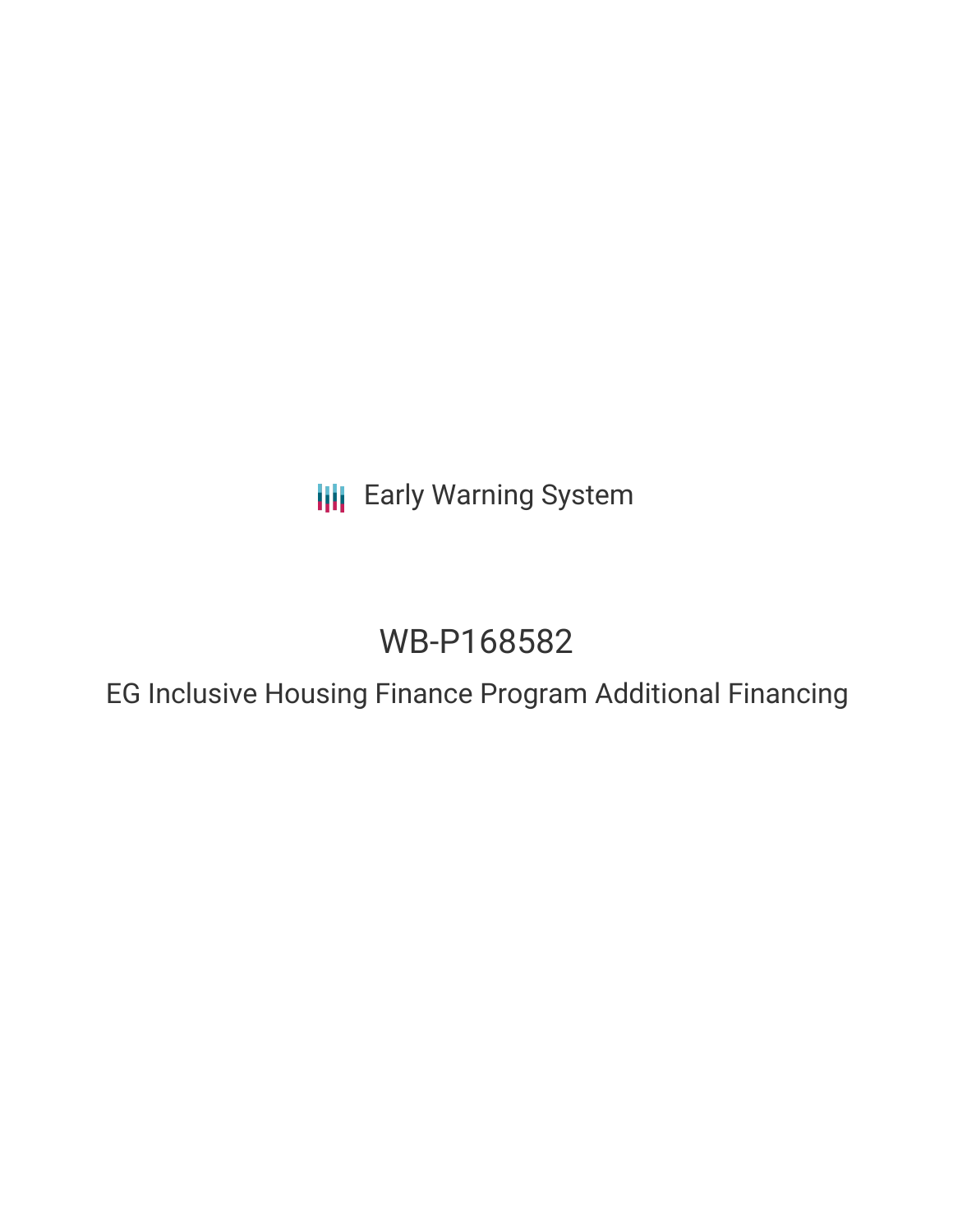

#### **Quick Facts**

| <b>Countries</b>               | Egypt               |
|--------------------------------|---------------------|
| <b>Financial Institutions</b>  | World Bank (WB)     |
| <b>Status</b>                  | Proposed            |
| <b>Bank Risk Rating</b>        | U                   |
| <b>Voting Date</b>             | 2019-05-31          |
| <b>Borrower</b>                | Government of Egypt |
| <b>Sectors</b>                 | Infrastructure      |
| <b>Investment Type(s)</b>      | Loan                |
| <b>Investment Amount (USD)</b> | \$500.00 million    |
| <b>Project Cost (USD)</b>      | \$500.00 million    |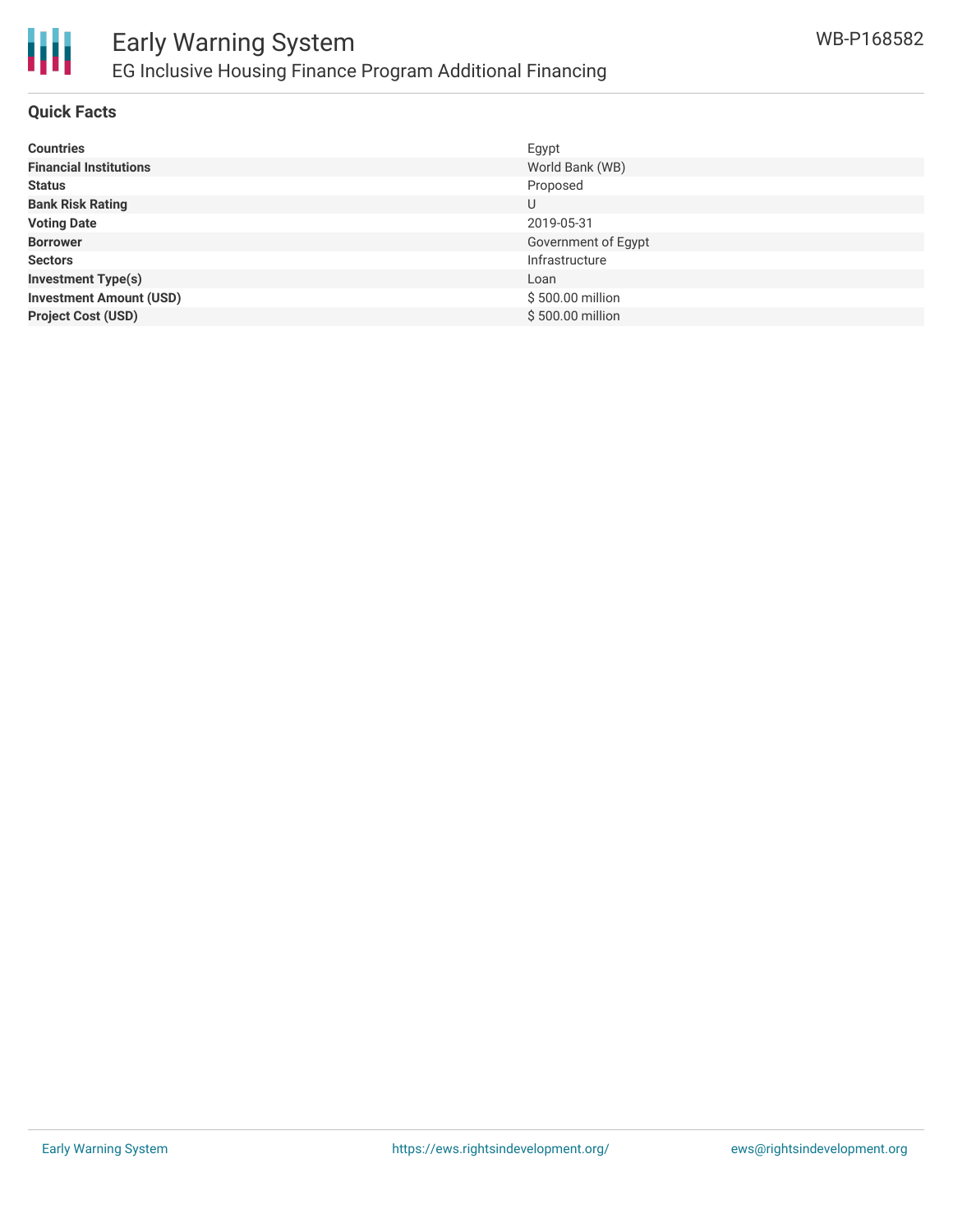

## **Project Description**

According to bank documents, the objective of the Program is to improve the affordability of formal housing for low-income households in the Arab Republic of Egypt and to strengthen the Social Housing Mortgage Finance Fund's capacity to design policies and coordinate programs in the social housing sector.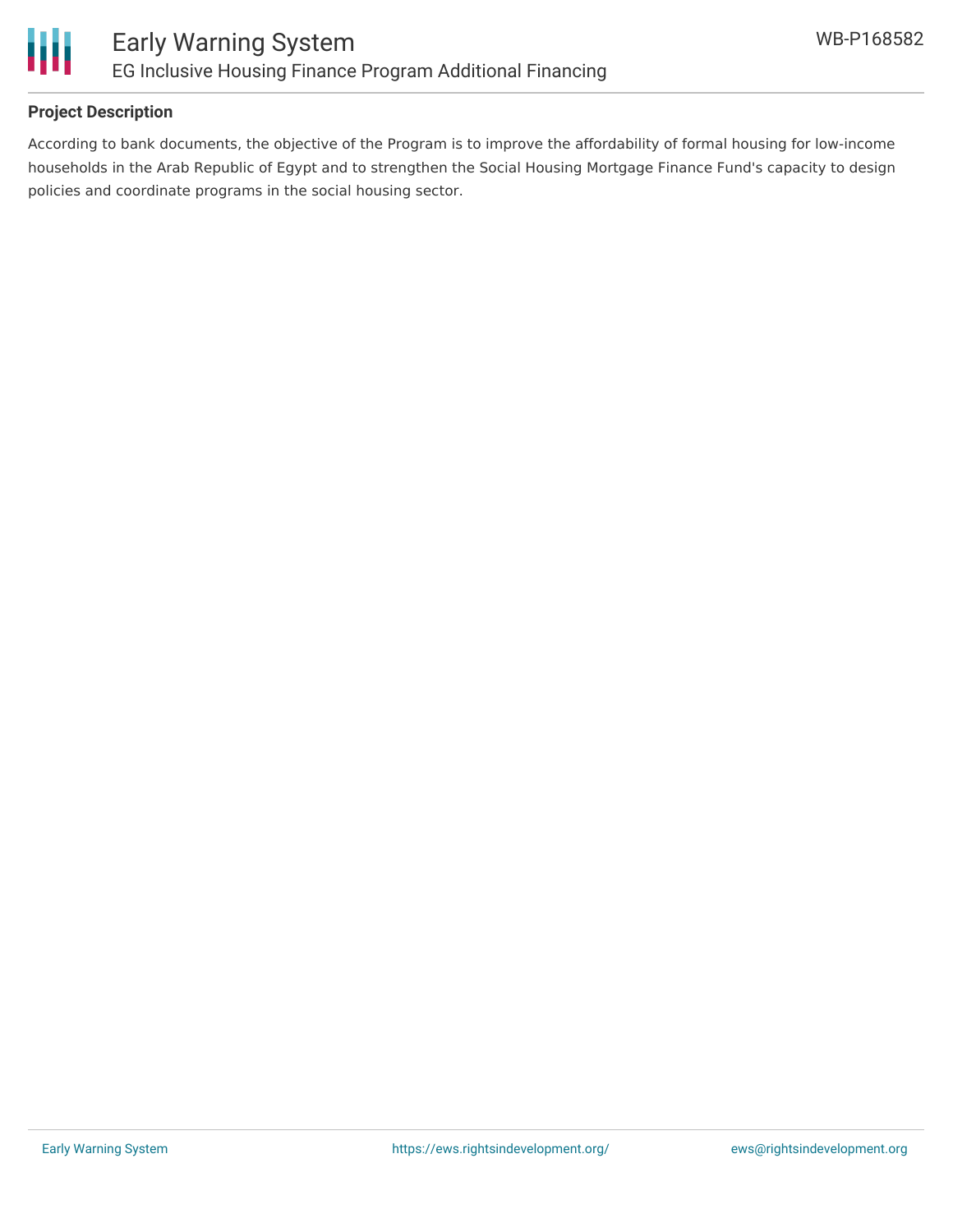

## **Investment Description**

World Bank (WB)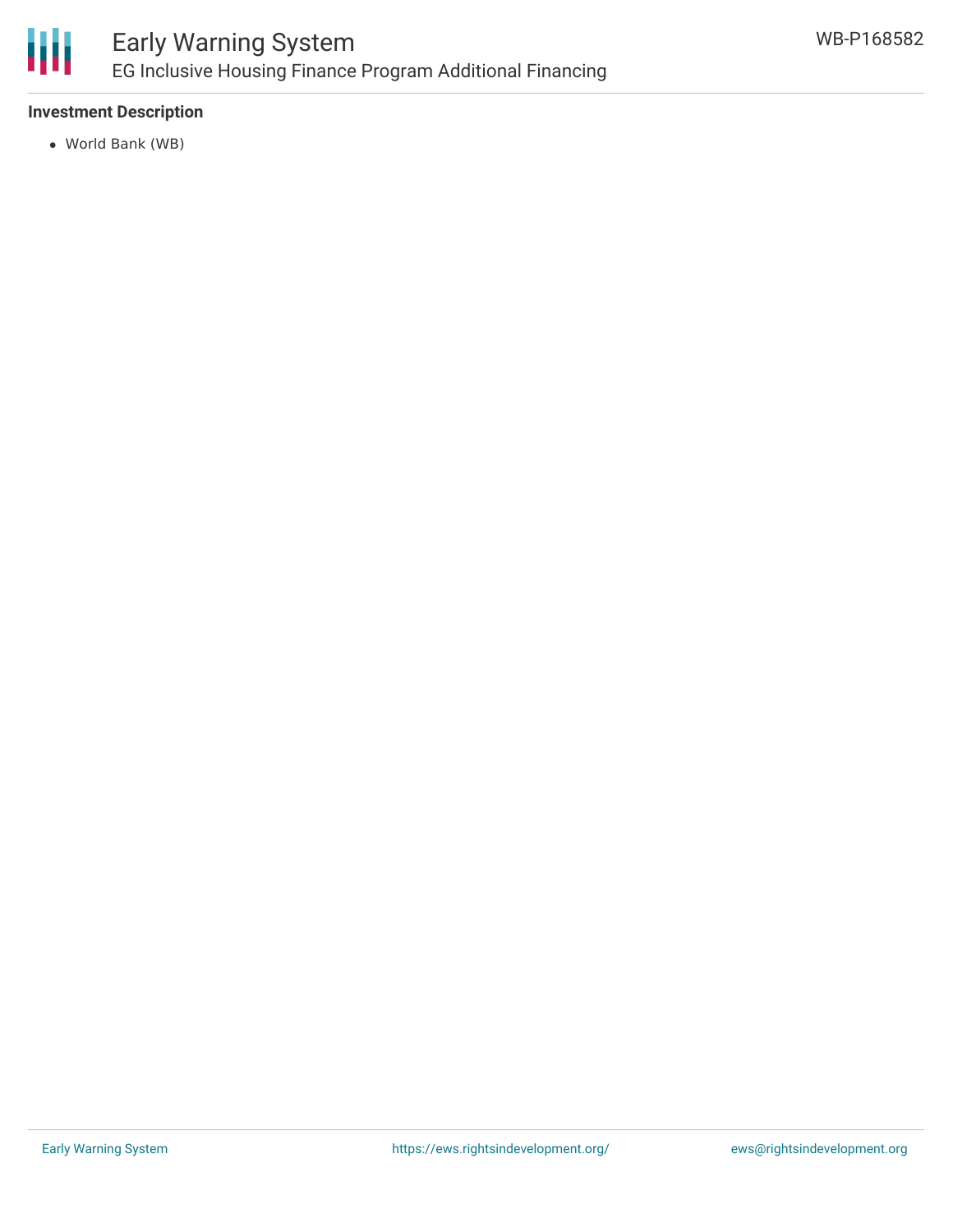# **Contact Information**

**World Bank:**

Name : Laurent Gonnet Designation : Lead Financial Sector Specialist Role : Team Leader(ADM Responsible) Telephone No : 5352+4161 Email : [lgonnet@worldbank.org](mailto:lgonnet@worldbank.org)

Name : Jean Michel Lobet Designation : Senior Financial Sector Specialist Role : Team Leader Telephone No : 458-0948 Email : [jlobet@worldbank.org](mailto:jlobet@worldbank.org)

Name : Laila Ashraf AbdelKader Ahmed Designation : Financial Sector Specialist Role : Team Leader Telephone No : 5772+4461 Email : [labdelkader@worldbank.org](mailto:labdelkader@worldbank.org)

Borrower: Borrower : Arab Republic of Egypt Contact : Assem El Gazzar Title : Minister Telephone No : 27921442 Email : [mic@mhousing.gov.eg](mailto:mic@mhousing.gov.eg)

#### **ACCOUNTABILITY MECHANISM OF WORLD BANK**

The World Bank Inspection Panel is the independent complaint mechanism and fact-finding body for people who believe they are likely to be, or have been, adversely affected by a World Bank-financed project. If you submit a complaint to the Inspection Panel, they may investigate to assess whether the World Bank is following its own policies and procedures for preventing harm to people or the environment. You can contact the Inspection Panel or submit a complaint by emailing ipanel@worldbank.org. You can learn more about the Inspection Panel and how to file a complaint at: http://ewebapps.worldbank.org/apps/ip/Pages/Home.aspx.